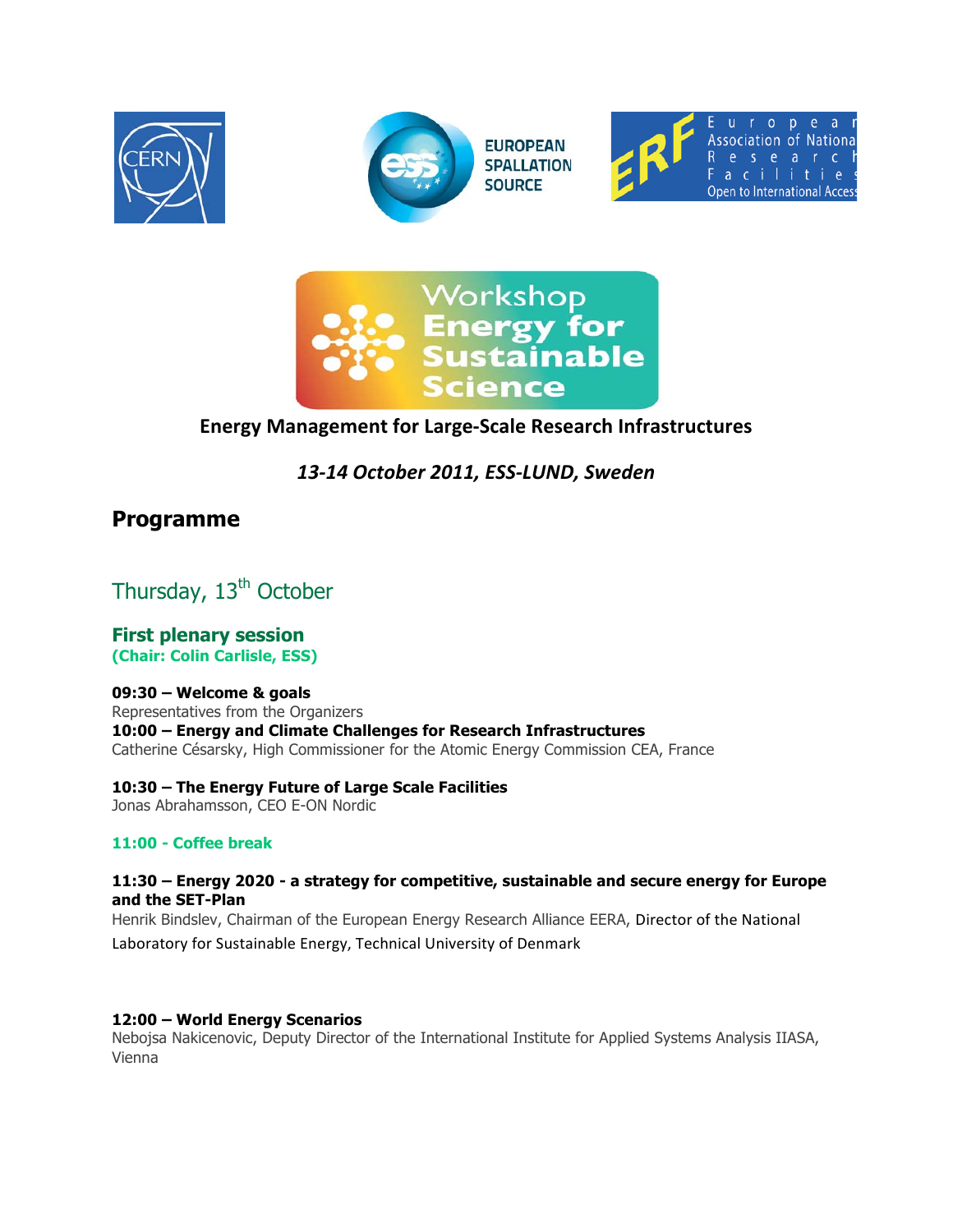**12:30 – National Energy Strategy for Norway**

Einar Hope, Norwegian School of Economics, Bergen

**13:00 – Business Lunch**

# **14:30 – Parallel sessions**

**14:30 – Parallel session ONE (Chair: Thomas Parker, ESS) Energy supply: challenges in availability and quality (case studies, best practice on efficiency, optimization, solutions, implementations)**

**Energy Management for High Magnetic Fields** Gert Rikken, LNCMI, Toulouse, France

**14:30 - Parallel session TWO (Chair: Jean-Pierre Caminade, SOLEIL) Energy Supply: challenges in Procurement issues, financing, grid regulation and investment choices**

**Energy Supply for RIs in remote areas: case study of the ESFRI's SKA facility in Radioastronomy** Michael Kramer, MPI Radio Astronomy, Germany

### **Energy Aspects – High Performance Computing** Kimmo Koski, CSC, Finland

**Energy Management in Wind Tunnel Projects** Patrick Wagner, ONERA

### **OGEMA – An open source concept for energy management in small and large scale**

Sina Pezeshki, Fraunhofer Institute for Wind Energy and Energy System Technology, Germany

# **Financing Instruments for energy**

Jean-David Malo, European Commission

# **16:30 - Coffee break**

### **17:00 – Parallel sessions**

**17:00 – Parallel session ONE**

**Energy management, storage and quality at ESRF using fly-wheel systems** Jean-François Bouteille ESRF

**On-site co-generation experience at Elettra**  Andrea Galimberti, ELETTRA

**SMES present status and future** Pascal Tixador, Institut Neel G-INP Grenoble

### **17:00 – Parallel session TWO**

**"Invest now vs supply later": a necessary combined approach for the RIs' shareholders**  Kurt Clausen, PSI

**Strategic sourcing in a liberalized Energy market**  Jacques Adam, Exec. Vice-Presid, SUMMIT ENERGY

### **Energy Management at ITER** Ivone Benfatto, ITER International Organization

**18:00 – End of the first day**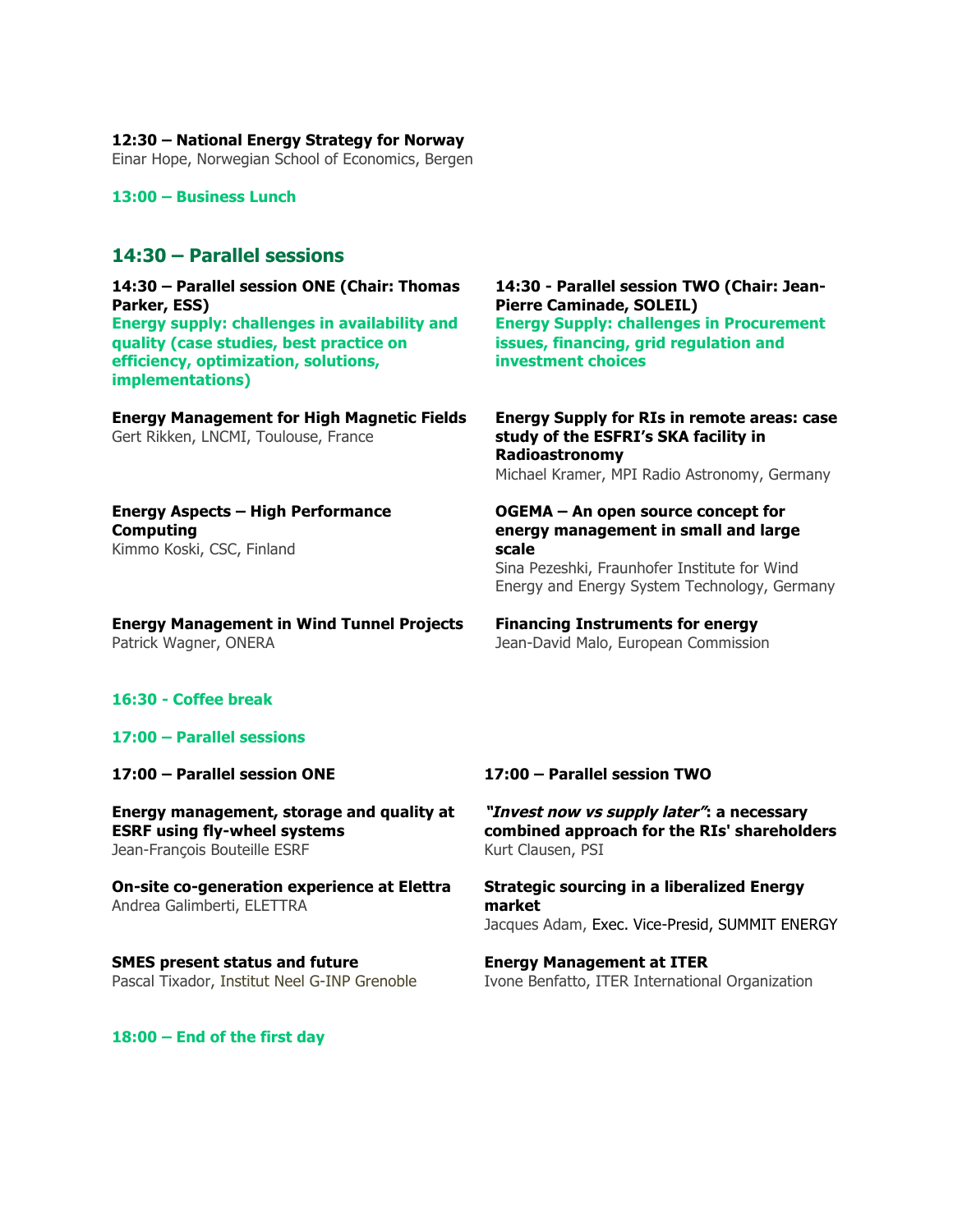**19:30 – Drinks at ESS Exhibition, Stora Algatan 4**

**20:00 – Workshop Dinner** 

# Friday, 14<sup>th</sup> October

#### **9:00 – Parallel sessions**

| 9:00 - Parallel session THREE (Chair: Frank                                                                                                                     | 9:00 - Parallel session FOUR (Chair: Roberto                                                                                     |
|-----------------------------------------------------------------------------------------------------------------------------------------------------------------|----------------------------------------------------------------------------------------------------------------------------------|
| Lehner, DESY)                                                                                                                                                   | Saban, CERN)                                                                                                                     |
| Challenges in heat recycling systems and                                                                                                                        | Energy supply: challenges in future technical                                                                                    |
| water savings (case studies, best practice on                                                                                                                   | solutions (case studies, best practice on                                                                                        |
| efficiency, optimization, solutions,                                                                                                                            | efficiency, optimization, solutions,                                                                                             |
| implementations)                                                                                                                                                | implementations)                                                                                                                 |
| <b>Experiences from heat and power recovery at</b>                                                                                                              | Radiofrequency energy recovery studies at                                                                                        |
| RAL / ISIS                                                                                                                                                      | <b>CERN</b>                                                                                                                      |
| David Finlay, RAL                                                                                                                                               | Fritz Caspers, CERN                                                                                                              |
| High temperature cooling loops at ESS and<br>Max IV<br>Martin Gierow, Lunds Energi and Jonas Lindhe,<br>Sydtotal                                                | <b>Efficiency and heat recovery in accelerator</b><br>design<br>Orion Henderson, University of British Columbia                  |
| Concentrating solar power: Technologies,<br>dual applications and the EU-Project<br><b>SOLARIS</b><br>Christoph Richter, DLR and Plataforma Solar de<br>Almeria | <b>Cryogenics design and operation at LHC:</b><br>optimization and reduction of the energy<br>consumption<br>Serge Claudet, CERN |
| Second law, energy, and consequences on                                                                                                                         | A 60 MW power system with intermediate                                                                                           |
| low-temperature heat-recovery                                                                                                                                   | energy storage for a large pulsed load                                                                                           |
| Michel Pons, CNRS-LIMSI                                                                                                                                         | Jean-Paul Burnet, CERN                                                                                                           |

## **11:00 Coffee break**

## **Second plenary session (Chair: B. Vierkorn-Rudolph, Chair ESFRI and BMBF, Germany)**

### **11:30 – Reports on the parallel sessions**

Ake Kvick, MAX-IV (Session 1) Keith Jeffery, STFC (Session 2) Philippe Lebrun, CERN (Session 4) NN, ESS (Session 3)